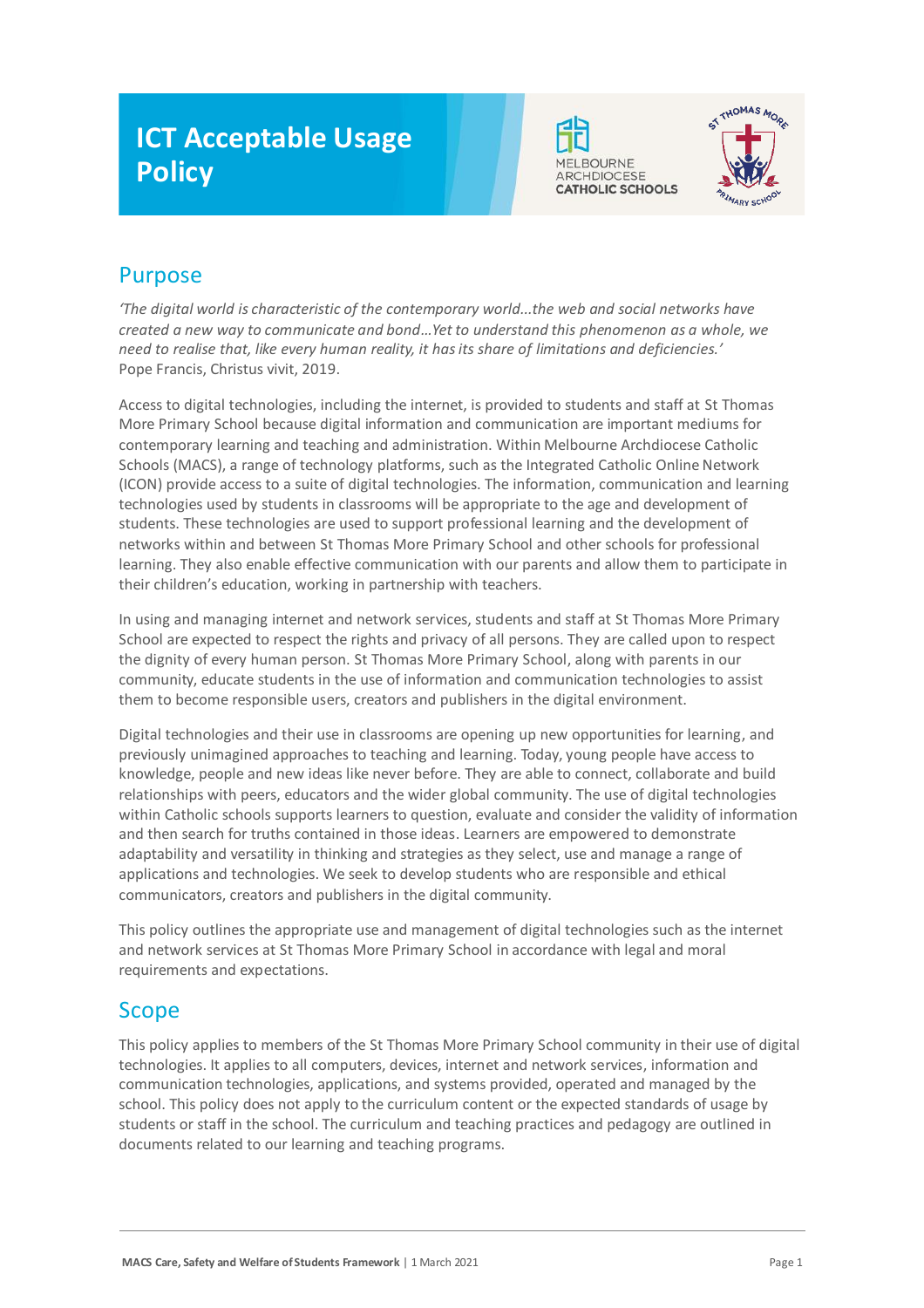## **Definitions**

**Computer** is either a desktop or portable laptop device that performs processes, calculations and operations based on instructions provided by a software or hardware program.

**Device** refers to a unit of physical hardware or equipment that provides one or more computing functions within a computer system. It can provide input to the computer, accept output or both. Typical hardware includes a computer mouse, speakers, printer and microphone.

**Email** means the system that enables users to send data over the internet using computers and mobile devices.

**ICON** means the Integrated Catholic Online Network which is used to deliver shared services for educational and administrative purposes across Catholic schools.

**Internet** means the system of interconnected networks that connects computers for data transmission and storage.

**Intranet** refers to a local system of computers enabling students and staff to communication and share information within their school community.

**Mobile devices** refers to (but is not limited to) mobile phones, PDAs and portable storage devices.

**Network services** means the facilities and resources located on and delivered via a computer-based network, including communication systems, internet and intranet services, mobile devices, electronic mail, web services, printer services, database services, back-up services, file services and network management services.

**Parents** includes parents, guardians and carers.

**Social networking** means web-based services that allow individuals to create their own online profiles and communicate with each other by voice, chat, instant message, image sharing, video conference and blogs in a virtual community.

**Staff** means salaried, voluntary and contracted persons.

**Students** means those students enrolled at St Thomas More Primary School.

**Website** is an internet based page or series of pages grouped together and managed by a person or group.

## **Principles**

The use of digital technologies within our school by staff and students at St Thomas More Primary School is underpinned by the following principles and understanding:

- that digital technologies provide valuable opportunities for staff and students to collaborate, connect and create with peers, colleagues, experts and the wider community
- that online behaviour will at all times demonstrate respect for the dignity of each person in the community
- users will behave in a manner that is ethical when using the internet and network services (even for personal communication)
- the Catholic beliefs and ethos of the school, and professional expectations and standards required by teachers are demonstrated in the way the technologies are used
- inappropriate online behaviour, including cyberbullying, will not be tolerated.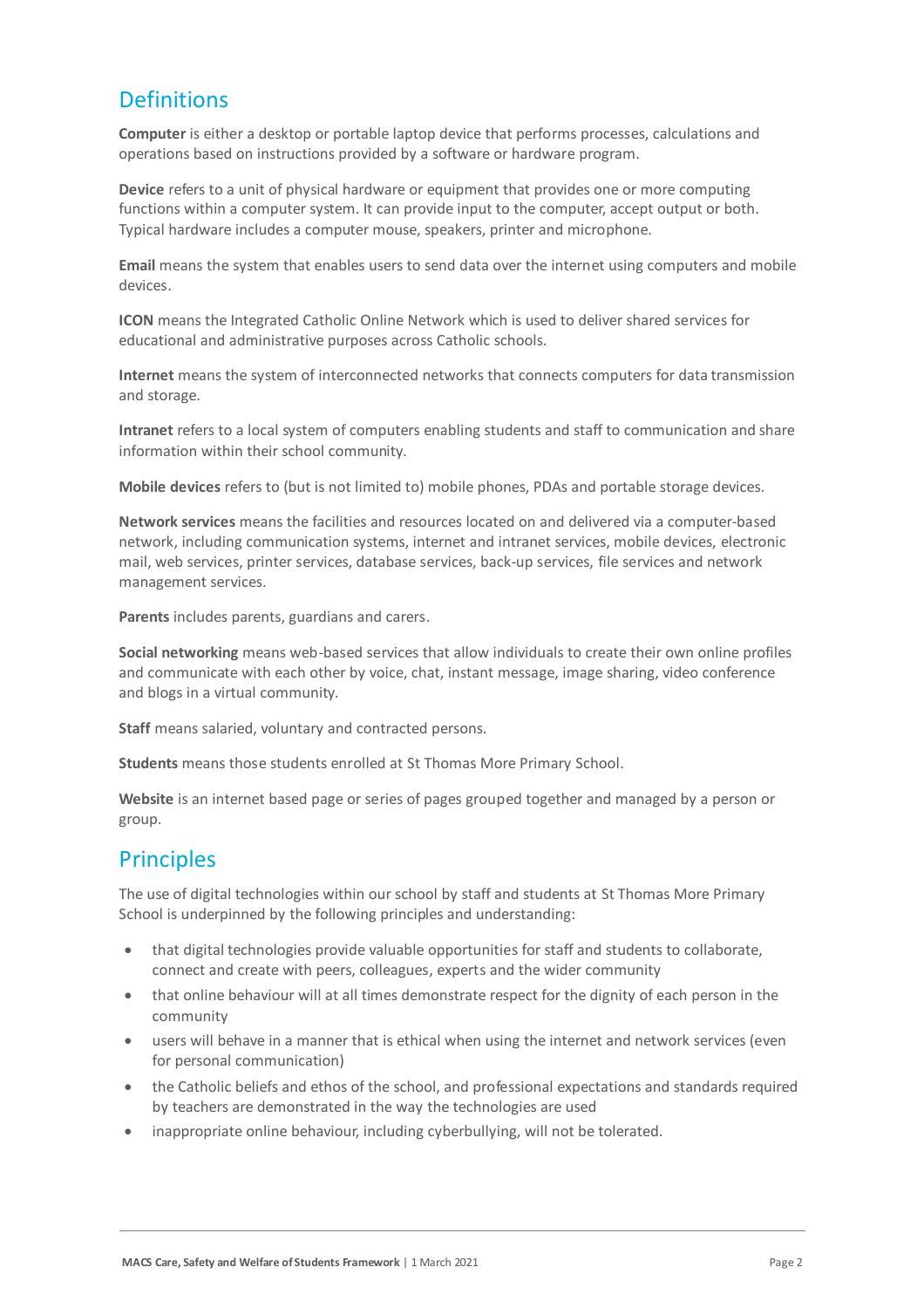## **Policy**

## **Internet and Network Access**

Access to internet and network services are provided by MACS to staff and students of St Thomas More Primary School for educational and administrative purposes. From time to time, other MACS policies and requirements in particular schools may result in restrictions.

Access rights assigned to students and staff at St Thomas More Primary School will be determined by the principal and may vary as educational and administrative purposes change.

Students and staff at St Thomas More Primary School may not use the internet and network services provided for commercial purposes, either offering or acquiring goods or services for personal use. The services cannot be used for political lobbying or proliferation of unnecessary communications.

## **Expectations of users**

All students and staff at St Thomas More Primary School are required to use the internet and network services in accordance with this policy. Any use of devices or services that may be questionable, offensive, and controversial or against the Catholic ethos is unacceptable. This includes personal communication with students on matters not related to curriculum or education. These standards apply whenever St Thomas More Primary School equipment or communication lines are used, including use from home or other non-school location and when a private account is used.

## **Non-compliance with this policy**

Disciplinary action may be undertaken by St Thomas More Primary School against any student or staff member is who found to be inappropriately using the provided internet, network services, device or mobile device. The principal will determine the disciplinary measures to be undertaken in accordance with other policies and guidelines. These measures may be outlined in staff handbooks or the Acceptable User Agreement for students used by St Thomas More Primary School.

## **Duty of Care**

St Thomas More Primary School will provide instruction to students in online personal safety issues, including inappropriate sites, stranger danger, cyberbullying and scams. St Thomas More Primary School will prepare staff to deal with these issues.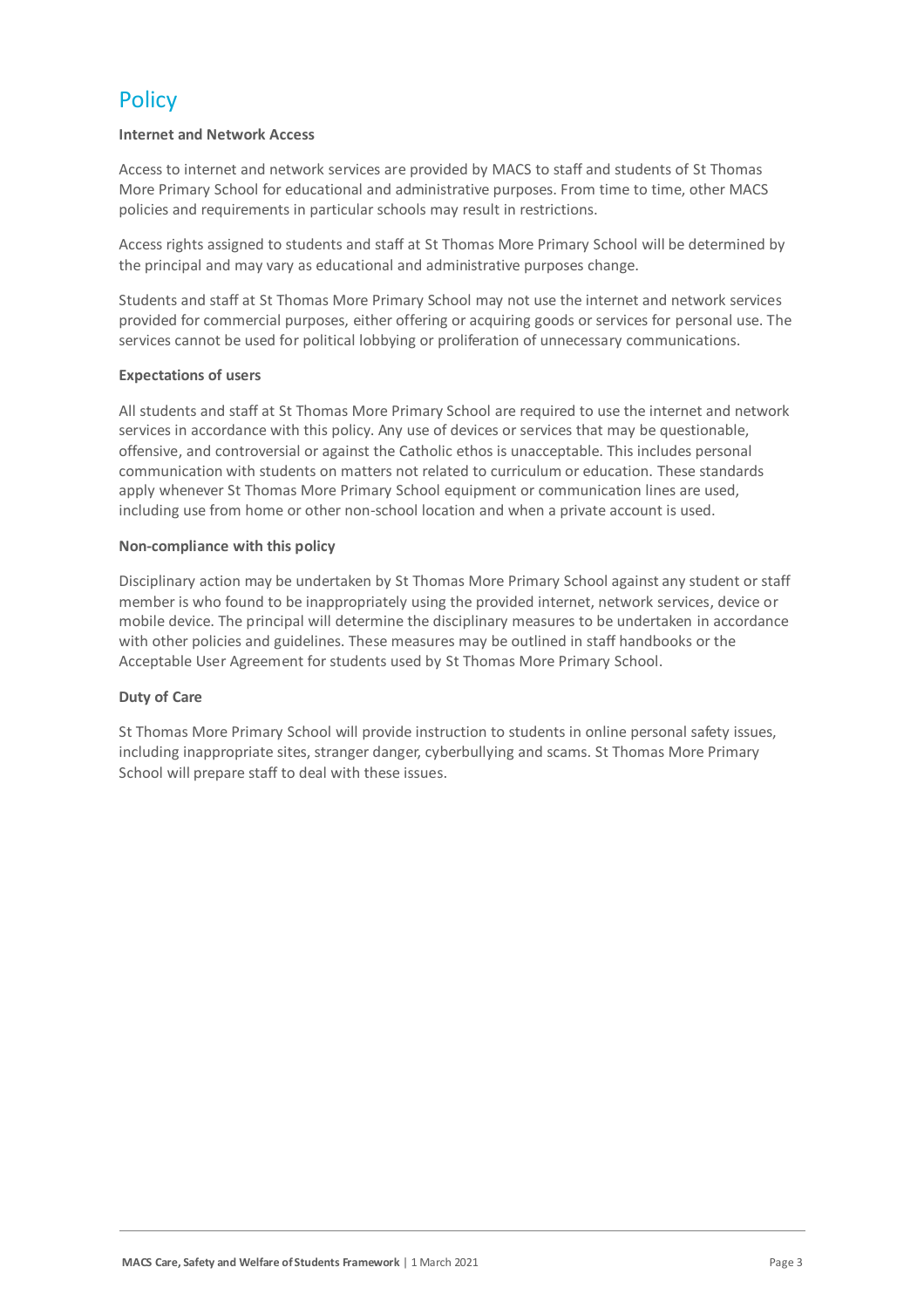## **Monitoring**

### **Students**

Online activities may be monitored or reviewed to assess network efficiency, examine system security and to investigate alleged breaches of this policy.

## **Staff**

An authorised person (e.g. a principal, a regional manager or other MACS staff member can monitor the use of MACS ICT resources. Server logs may also be used in an investigation of an alleged breach of this policy.

## **Security**

To minimise risk to MACS information and communication networks from viruses and intrusions, current virus screening software is to be activated, and where appropriate, passwords are to be used by staff and students of St Thomas More Primary School. Firewalls are to be maintained. The management of system protocols and configurations are the responsibility of the staff authorised by the school or MACS. Non-authorised staff and students are not permitted to have access to these levels of system management.

### **Email**

Email service is provided for educational and administrative purposes. Staff and students at St Thomas More Primary School must identify themselves appropriately by using a signature block at the bottom of the email message that includes their name, school phone number and postal address. St Thomas More Primary School advises students and staff that they may be held accountable for the email they create and distribute using the network.

### **Websites**

St Thomas More Primary School may create, of have created, a website with the approval of the principal. These websites must be established and maintained in accordance with MACS policies and guidelines and relevant legislation.

### **Social networking**

Provision of social networking for students must be related to an educational purpose. This is at the discretion of the principal.

### **Acceptable Use Agreements**

St Thomas More Primary School Acceptable Use Agreements outline expected behaviours and seek informed agreement.

### **Students**

St Thomas More Primary School provides students and parents/guardians with the following:

- a copy of St Thomas More Primary School Acceptable Use Agreement
- a copy of this policy.

The Acceptable Use Agreement is provided in full for consideration by all signatories. The Agreement is to be signed by the student, parent/guardian and school representative before the student is given access to, and use of, a school's internet, network services and devices.

**Staff**